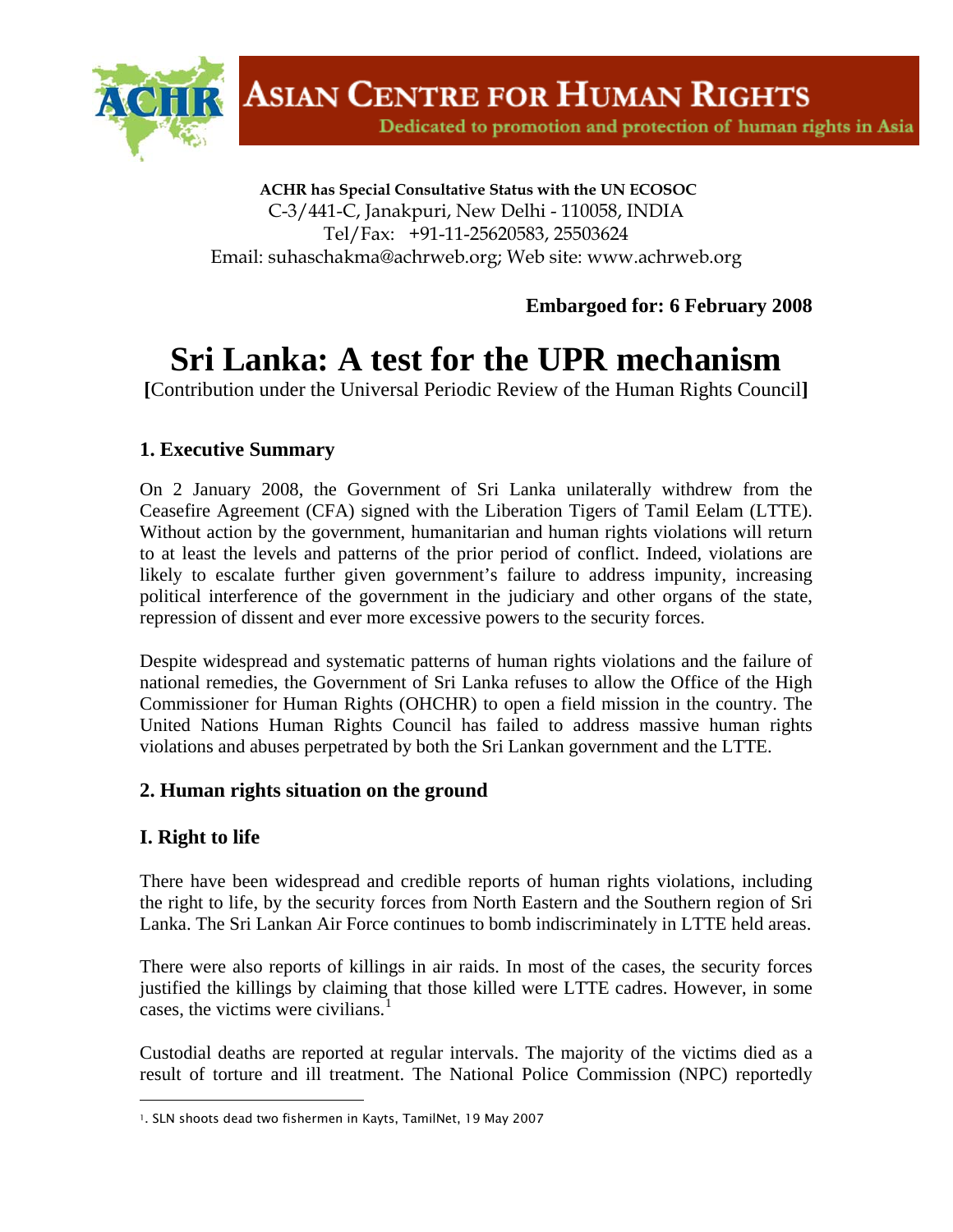received 11 complaints of death in police custody within the first seven months of  $2007$  $2007$ .<sup>2</sup> Investigations fell well below international standards. In some cases investigations were not carried out. For instance, no fresh investigation was conducted into the death of fisherman Thadallage Chamil Weerasena, resident of, Ratgama, who was allegedly tortured to death in police custody on 21 July 2007. $3$ 

# **II. Enforced disappearances**

Disappearances are endemic in Sri Lanka. Ethnic Tamils are specific targets. The Government of Sri Lanka has dismissed disappearances and established Commissions of Inquiry that have regularly covered up gross human rights violations.

In September 2006, President Rajapaksa established a Presidential Commission of Inquiry to enquire into disappearances. On 31 August 2007, the Commission revealed that out of 1992 persons who had allegedly disappeared, 1,425 persons have returned. However, the Commission did not reveal the names of the persons who had returned.<sup>[4](#page-1-2)</sup>

# **III. Arbitrary arrest, illegal detention and torture: Tamils as target**

In 2005, the government expanded existing draconian Emergency Regulations. They granted the security forces further excessive powers of detention and arrest. With high levels of prevailing impunity the government has used the legislation against journalists who dissent from the government's security driven focus. In December 2006, the government awarded still further powers to the security forces under an Emergency Regulation 'the Prevention and Prohibition of Terrorism and Specified Terrorist Activities'. The regulation is loosely worded, allowing for the criminalization of a range of legitimate activities that are protected under Sri Lankan and international law. Notably the legislation strengthens impunity allowing prosecution exemptions for members of the security forces deemed to be acting in "good faith."

In April 2007, Police Chief Victor Perera publicly stated that the Police may have to *go*  beyond the law to combat crime.<sup>[5](#page-1-3)</sup> The statement underlines the extent of impunity and the fragility of the rule of law.

Ethnic Tamils are specific targets of arbitrary arrest, detention and torture. The security forces carried out mass arrests and expulsions of Tamil civilians in Colombo and other places in the south. In December 2007, the Police conducted a mass arrest of nearly 2,200 ethnic Tamils including women and children after bombings by the LTTE in November 2007.[6](#page-1-4) Earlier in June 2007, about 500 ethnic Tamil minorities including women and

l

<span id="page-1-0"></span><sup>2.</sup> NPC gets 1216 complaints against Police, The Island, 24 August 2007

<span id="page-1-1"></span><sup>3.</sup> Asian Human Rights Commission: Urgent Appeal, available with:

http://www.ahrchk.net/ua/mainfile.php/2007/2519/

<span id="page-1-2"></span><sup>4.</sup> Reveal names of abductees who returned : Commission , The Daily Mirror, 5 September 2007

<span id="page-1-3"></span><sup>5.</sup> Cops and killers: Who reigns? The Sunday Times, 27 May 2007

<span id="page-1-4"></span><sup>6.</sup> Lanka Business Online, 4 December 2007, available at:

http://www.lbo.lk/fullstory.php?newsID=1109311557&no\_view=1&SEARCH\_TERM=33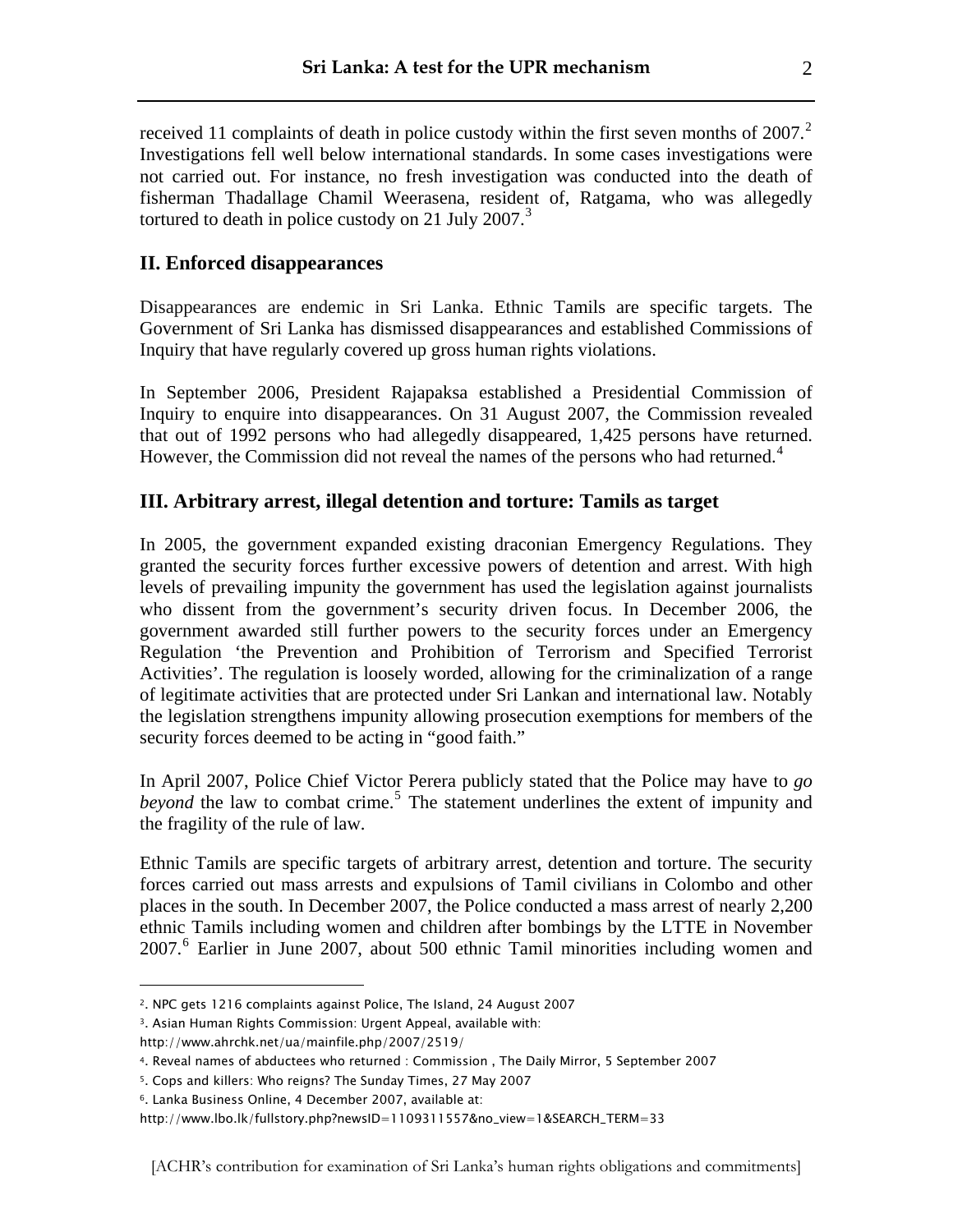children were forcefully evicted from Colombo in the name of security.<sup>[7](#page-2-0)</sup> New regulations were introduced to restrict the temporary stay of Tamil civilians visiting Colombo from north-eastern provinces. <sup>[8](#page-2-1)</sup>

Torture is a widespread and systematic practice in Sri Lanka. More than 23 cases of alleged torture by SLA soldiers and police personnel were reported to the Jaffna office of the Human Rights Commission of Sri Lanka in June 2007 alone.<sup>[9](#page-2-2)</sup> Yet, only in very few cases, the courts sentenced the police personnel and ordered to pay compensation to the torture victims.

### **IV. Prisoner's rights**

Prisons are overcrowded and lack basic services and facilities. Pre-trial detainees exceed the convicted prisoners. According to the Special Rapporteur Mr. Manfred Nowak, there were some  $28,000$  prisoners being held in prisons that have the capacity of only  $8,200$ .<sup>[10](#page-2-3)</sup> Torture of prisoners is a common practice in Sri Lanka. On 6 July 2006, M.S.F Perera of Pitakotte died of head injuries sustained under torture at the Kuruwita Prison.<sup>[11](#page-2-4)</sup>

# **V. Impunity**

l

Impunity and war contribute to the deteriorating human rights situation.

The Commission of Inquiry (CoI) set up by President Rajapaksa in November 2006 to investigate 16 serious cases of rights abuses including the killings of 17 aid workers in Muttur failed to make any progress. In order to give credence to the Commission of Inquiry, President Rajapaksa established International Independent Group of Eminent Persons (IIGEP), an 11-member body headed by Justice P.N. Bhagwati, to observe, among others, the inquiry by the CoI. The IIGEP has repeatedly complained about the inquiry being compromised - including the absence of transparency, interference from the Attorney General's department and the Office of the President and failure to protect witnesses.<sup>[12](#page-2-5)</sup> The Sri Lankan government disregards the IIGEP's recommendations.

In a rare case, on 20 January 2006, the High Court Trial-at-Bar sentenced five Army personnel identified as Lt. Ranjith Wijeratne, Susil de Silva, Kamala Wijeratne, Anura Kumara and Buddhi Dissanayake to death in the Udathalawinna massacre case. They were found guilty of the charges of murder of 10 youths on 5 December 2001 when the General Election was held.<sup>[13](#page-2-6)</sup>

[ACHR's contribution for examination of Sri Lanka's human rights obligations and commitments]

<span id="page-2-0"></span><sup>7.</sup> http://www.achrweb.org/urgent\_action/UA-SLK0107.htm

<span id="page-2-1"></span><sup>8.</sup> Sri Lanka restricts North East Tamils from visiting Colombo, TamilNet, 8 November 2007

<span id="page-2-2"></span><sup>9.</sup> Jaffna elderly woman alleges SLA torture, Tamil Net, 4 July 2007

<span id="page-2-3"></span><sup>10.</sup> Torture widespread in Sri Lanka- UN, TamilNet, 30 October 2007

<span id="page-2-4"></span><sup>11.</sup> Bomb hoax call: Torture victim dies, The Daily Mirror, 7 July 2006

<sup>12. 2007:</sup> The year in review, TamilNet, 3 January 2008

<span id="page-2-6"></span><span id="page-2-5"></span><sup>13.</sup> Udathalawinna murder case: Five Army men sentenced to death, Ratwattes acquitted, The Daily News, 21 January 2006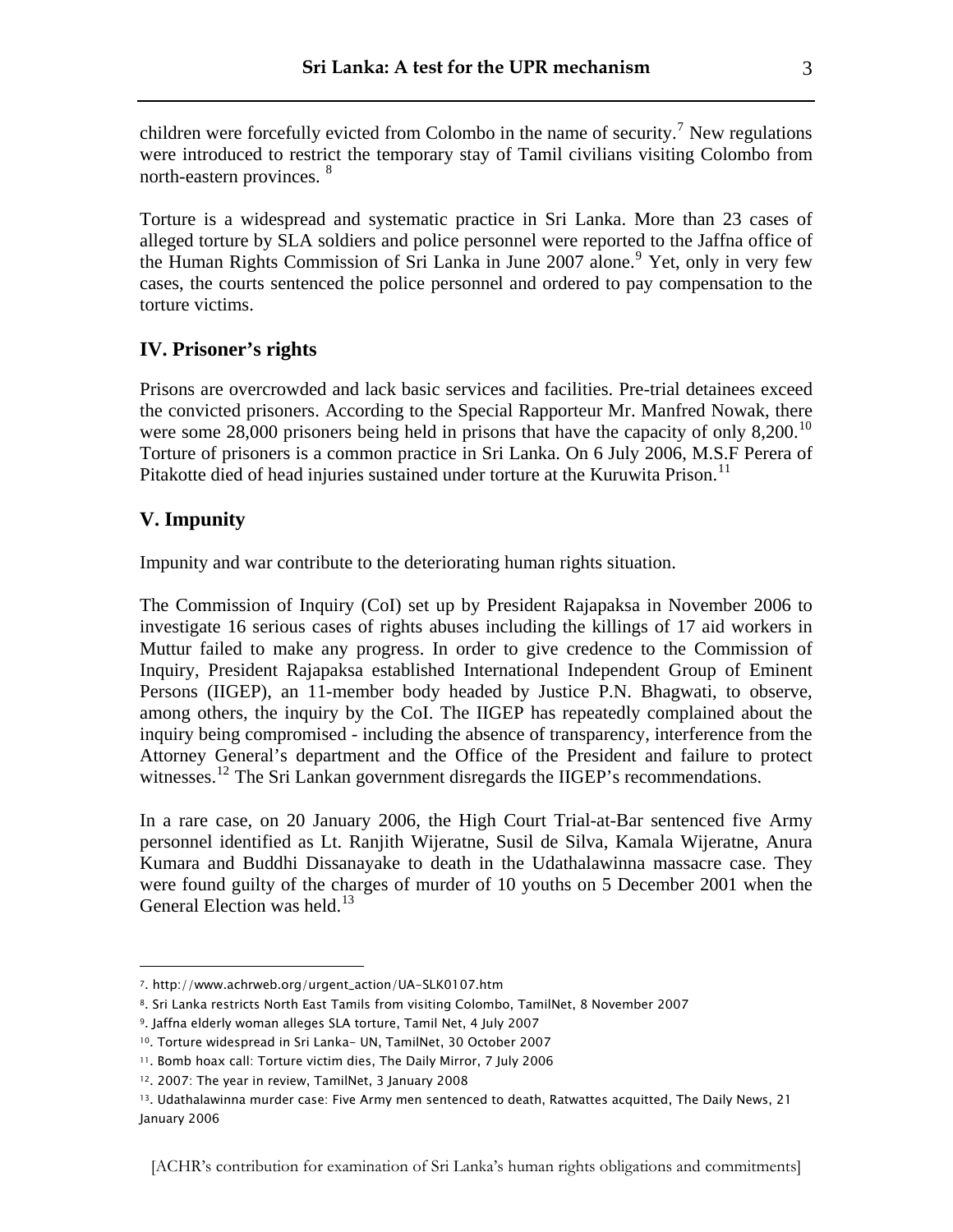#### **VI. Status of vulnerable groups**

#### **i. Women's rights**

Sri Lanka ratified CEDAW in 1981. In 2005, Sri Lankan Parliament passed the Prevention of Domestic Violence Act. Yet, domestic remedies are insufficient. The National Committee on Women is not a statutory body but a governmental department. According to a 2006 survey by the Ministry of Child Development and Women's Empowerment, 60 percent of women were victimised by domestic violence, while 44 percent of pregnant women were subjected to harassment.<sup>[14](#page-3-0)</sup>

Women have been specific target during the war because of their gender. On the night of 8 June 2006, alleged Sri Lankan Army personnel brutally tortured and killed all the four members of a Tamil family identified as Mary Medaline alias Chitra (27), her husband Moorthy Martin (35) and their children - son Ann Nilxon (7) and daughter Ann Luxica (9) at their house in Vankalai, 12 km southeast of Mannar. Mary Medaline was allegedly raped before being killed.[15](#page-3-1) Local residents and eye witnesses told Mannar Additional Magistrate, T. J. Prabakaran who went to investigate the killings that they had seen three Sri Lanka Army personnel in uniform near the house of the deceased around 10 a.m. on 8 June 2006.[16](#page-3-2) On 3 July 2007, Ms.Kathiravelu Pushparanee (60) complained to the Jaffna office of the Sri Lankan Human Rights Commission alleging that she was tortured along with five other young women including her daughter by the army personnel who forcibly entered her house at Maariyamman Koayilady in Thirunelveali demanding information about a youth. [17](#page-3-3) Often the identity of the accused could not be established.

#### **ii. Rights of the child**

l

Hundreds of children have been displaced as a result of the armed conflict. Many were forcefully recruited as child soldiers by the armed opposition groups (AOGs). Recruitment of child soldiers continues despite pledges made by the AOGs to end the practice. The Jaffna Office of the Human Rights Commission reportedly received 147 complaints against armed opposition groups and political parties for abducting children by end of March 2007. Of these, 71 were against the Karuna group, 66 were against the LTTE and 10 against the Eelam People's Democratic Party.<sup>[18](#page-3-4)</sup> According to UNICEF, there were 1,448 outstanding cases of under age recruitment by the LTTE and 223 outstanding cases of under age recruitment by the Karuna group as of 31 October 2007.<sup>[19](#page-3-5)</sup>

<span id="page-3-1"></span><span id="page-3-0"></span><sup>14.</sup> Sri Lanka's pregnant women are subject to harassment at home, The ColomboPage, 19 June 2006 15. SLA soldiers massacre family of four in Vankalai, Mannar, Tamil Net, 9 June 2006, available at

http://www.tamilnet.com/art.html?catid=13&artid=18447

<span id="page-3-2"></span><sup>16.</sup> Thousands mourn Vankalai victims, TamilNet, 10 June 2006

<span id="page-3-3"></span><sup>17.</sup> Jaffna elderly woman alleges SLA torture, Tamil Net, 4 July 2007

<span id="page-3-4"></span><sup>18.</sup> Jaffna children in HRC custody, The Muslim Guardian, 17 May 2007

<span id="page-3-5"></span><sup>19.</sup> http://www.unicef.org/srilanka/Monitoring\_and\_Reporting\_October\_update.pdf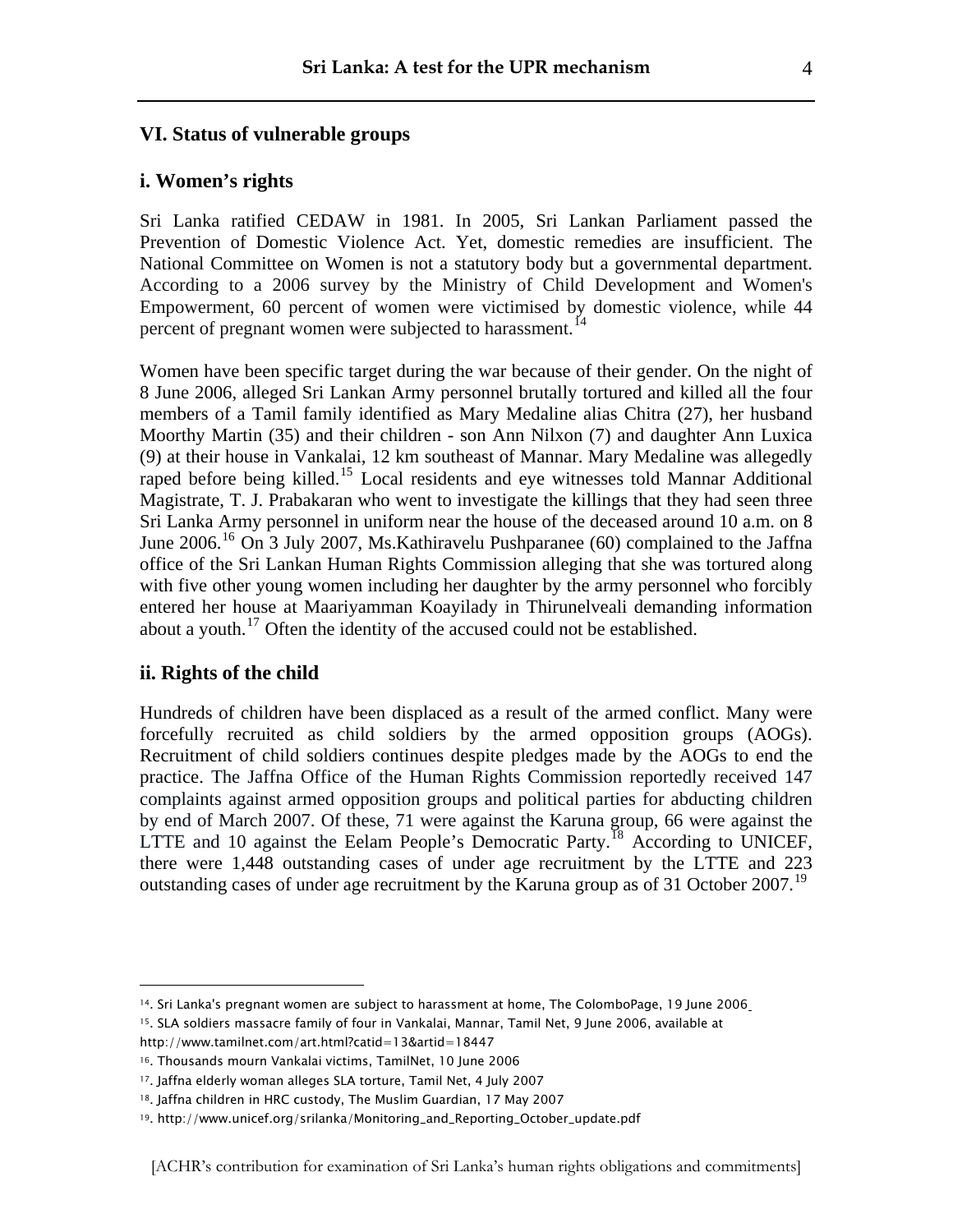#### **iii. Rights of indigenous peoples**

The plight of the indigenous Veddas community continued to be of concern. The government failed to take appropriate steps to improve their overall conditions. Apart from discrimination, lack of education and poverty, they were targets of religious conversion.[20](#page-4-0) In August 2007, four indigenous Veddas were arrested for collecting honey at Maduru Oya National Park, Sri Lanka.<sup>[21](#page-4-1)</sup>

#### **iv. Rights of the minorities**

The plight of the Muslim minority in the Northern Province who were forcibly evicted from their homes by the LTTE in 1990 continued to be deplorable. Their conditions have been ignored by the media coverage of the conflict. Around 130,000 Muslims continue to languish in refugee camps in abject poverty, unemployment, and lack of basic facilities including health and education. $^{22}$  $^{22}$  $^{22}$ 

#### **v. IDPs**

l

The escalation of violence between the government and LTTE has resulted in displacement of thousands of people. Many fled to Tamil Nadu in India. As of 31 December 2007, there were 187,850 Internally Displaced Persons (IDPs) in Sri Lanka. Of these, 31,843 still remain in welfare centres or temporary accommodation centres, while 156,007 were said to live with friends and relatives.<sup>[23](#page-4-3)</sup> Although the majority of them have returned, they faced security and livelihood problems. Humanitarian agencies have extremely restricted access.

#### **VII. Administration of justice**

Political interference in the Supreme Court and the Judicial Service Commission (JSC) has seriously undermined the independent functioning of Sri Lanka's judiciary. The arbitrary transfers of the magistrates in high profile cases of extra-judicial executions and enforced disappearances such as the killing of 17 aid workers of *Action Contre La Faim*,<sup>[24](#page-4-4)</sup> seriously undermine the impartiality of judicial proceedings.

#### **VIII. Situation of Human Rights Defenders**

Sri Lanka has increasingly been difficult for humanitarian workers since 2006*.* As stated above, investigations into the massacre of 17 workers of *Action Contre la Faim* (Action Against Hunger, ACF) at Muttur town on 5 August 2006 has failed to make any progress.

<span id="page-4-1"></span><span id="page-4-0"></span><sup>&</sup>lt;sup>20</sup>. Indigenous community a target for conversion, The Daily News, 16 March 2006  $\frac{21}{1}$ . Asian Indigenous and Tribal Peoples Network, July –September 2006 Issue of Indigenous Rights **Quarterly** 

<span id="page-4-2"></span><sup>22.</sup> The plight of the Northern Muslims – A forgotten story, The Muslim Guardian, 26 June 2007

<span id="page-4-4"></span><span id="page-4-3"></span><sup>&</sup>lt;sup>23</sup>. Sri Lanka: 187,500 Internally Displaced Persons, The Asian Tribune, 28 January 2008<br><sup>24</sup>. UNHRC meeting: Concern over judicial independence, Daily Mirror, 14 June 2007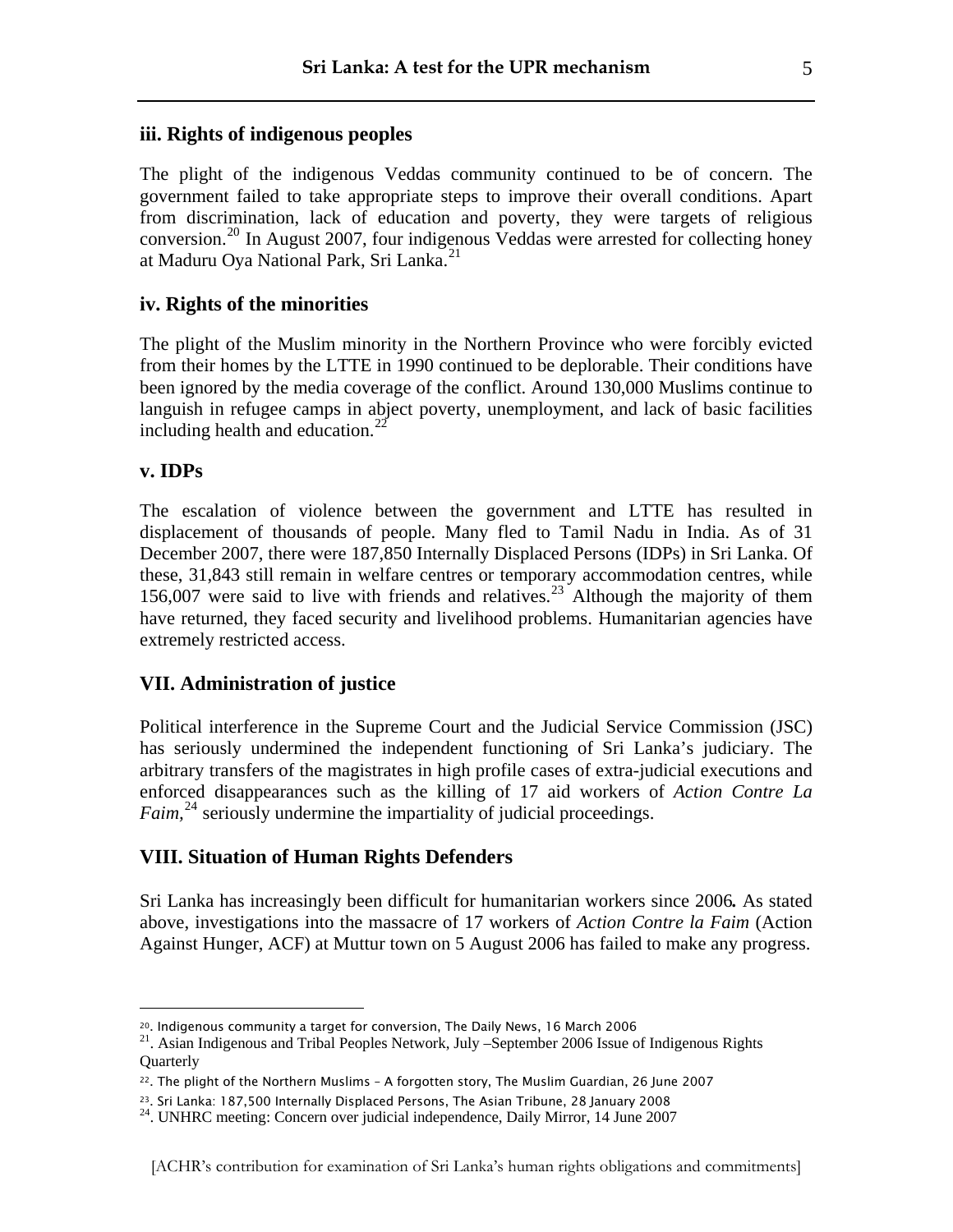NGOs alleged that at least 43 aid workers were killed and 14 others remained missing in Sri Lanka since 2006.<sup>[25](#page-5-0)</sup>At least four humanitarian workers including three Red Cross Workers and a Sri Lankan staff member of the Danish Refugee Council<sup>[26](#page-5-1)</sup> were killed in 2007. Humanitarian workers have also been threatened for not following the orders of the AOGs.

# **IX. Freedom of expression**

Journalists in Sri Lanka work under constant threat. Sri Lanka was ranked third most dangerous place for media in the world by Geneva-based Press Emblem Campaign (PEC). PEC recorded the killing of 7 journalists in Sri Lanka during  $2007$ .<sup>[27](#page-5-2)</sup> Not a single case of killing or attack against journalists or newspaper offices has been investigated.

Instead, the Government of Sri Lanka has used anti-terrorism laws to harass, interrogate and arrest media personnel. Several others have been physically attacked, illegally arrested and being subjected to interrogations by the security forces.

# **X. Armed opposition groups and humanitarian law**

Armed opposition groups have been responsible for grave violations of the international humanitarian law through killings, abductions and recruitment of child soldiers. Of the non-state actors, the LTTE remained the main violator of international humanitarian law in particular the targeting of civilians with explosive devices. For example, 19 people including children were killed in a bomb blast at Nugegoda junction in Colombo on 28 November 2007<sup>[28](#page-5-3)</sup> and at least 15 persons were killed in a claymore mine attack on a CTB passenger bus in Padaviya near Kebithigollewa on 5 December 2007.<sup>[29](#page-5-4)</sup>

# **3. State's Obligations/Commitments**

# **I. National level obligations**

l

The Government of Sri Lanka must take all necessary steps to end systematic extrajudicial killings, enforced disappearances, illegal detention and torture and end the culture of impunity by establishing accountability for human rights violations.

In order to promote and protect human rights effectively the Government of Sri Lanka must ensure that the Sri Lanka Human Rights Commission (SLHRC) operates in accordance with the Paris Principles. In December 2007 the International Coordinating Committee of National Institutions for the Promotion and Protection of Human Rights – the international body that regulates national human rights institutions – reduced Sri

<span id="page-5-0"></span><sup>25. 43</sup> aid workers killed in Lanka: HR group, The Daily Star, 7 September 2007

<span id="page-5-1"></span><sup>&</sup>lt;sup>26</sup>. Danish aid group says staffer killed in Sri Lanka, The Reuters, 23 July 2007

<span id="page-5-3"></span><span id="page-5-2"></span><sup>27.</sup> Sri Lanka ranked third in murders of journalists, TamilNet, 18 December 2007

<sup>28.</sup> Civil rights groups protest against terror attacks on civilians in Sri Lanka, The ColomboPage, 1 December 2007

<span id="page-5-4"></span><sup>29.</sup> LTTE claymore mine kills 15, injures 23 civilians in Sri Lanka, The ColomboPage, 5 December 2007